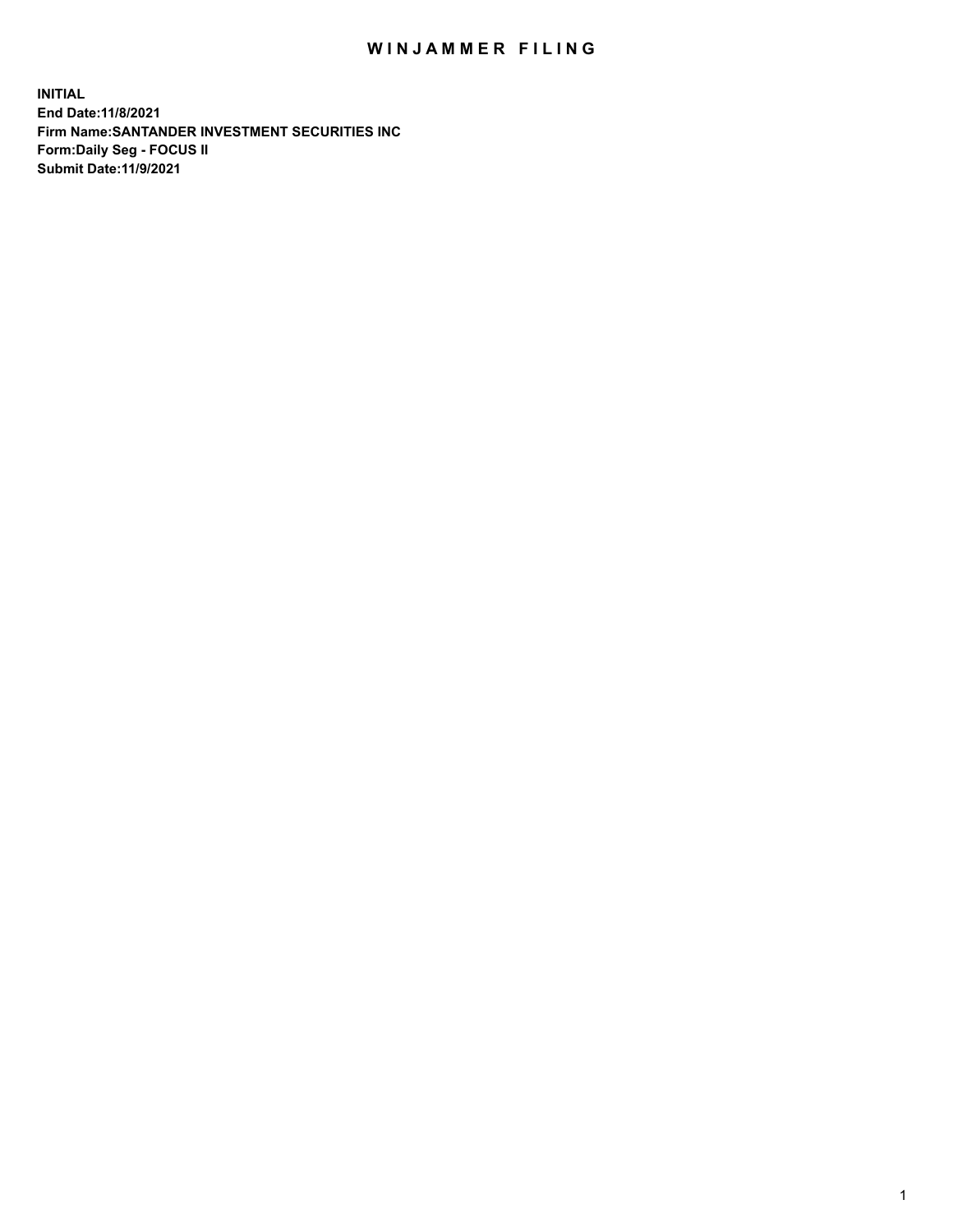**INITIAL End Date:11/8/2021 Firm Name:SANTANDER INVESTMENT SECURITIES INC Form:Daily Seg - FOCUS II Submit Date:11/9/2021 Daily Segregation - Cover Page**

| Name of Company                                                                                                                                                                                                                                                                                                                | <b>SANTANDER INVESTMENT</b>                             |
|--------------------------------------------------------------------------------------------------------------------------------------------------------------------------------------------------------------------------------------------------------------------------------------------------------------------------------|---------------------------------------------------------|
| <b>Contact Name</b>                                                                                                                                                                                                                                                                                                            | <b>SECURITIES INC</b><br><b>Richard Ro</b>              |
| <b>Contact Phone Number</b>                                                                                                                                                                                                                                                                                                    | (212) 350-3662                                          |
| <b>Contact Email Address</b>                                                                                                                                                                                                                                                                                                   | richard.ro@santander.us                                 |
| FCM's Customer Segregated Funds Residual Interest Target (choose one):<br>a. Minimum dollar amount: ; or<br>b. Minimum percentage of customer segregated funds required:% ; or<br>c. Dollar amount range between: and; or                                                                                                      | 70,000,000<br><u>0</u><br>00                            |
| d. Percentage range of customer segregated funds required between:% and%.<br>FCM's Customer Secured Amount Funds Residual Interest Target (choose one):<br>a. Minimum dollar amount: ; or                                                                                                                                      | 0 <sub>0</sub><br>$\frac{0}{0}$                         |
| b. Minimum percentage of customer secured funds required:%; or<br>c. Dollar amount range between: and; or<br>d. Percentage range of customer secured funds required between:% and%.                                                                                                                                            | 0 <sub>0</sub><br>0 <sub>0</sub>                        |
| FCM's Cleared Swaps Customer Collateral Residual Interest Target (choose one):<br>a. Minimum dollar amount: ; or<br>b. Minimum percentage of cleared swaps customer collateral required:% ; or<br>c. Dollar amount range between: and; or<br>d. Percentage range of cleared swaps customer collateral required between:% and%. | $\frac{\mathsf{0}}{\mathsf{0}}$<br>0 <sub>0</sub><br>00 |

Attach supporting documents CH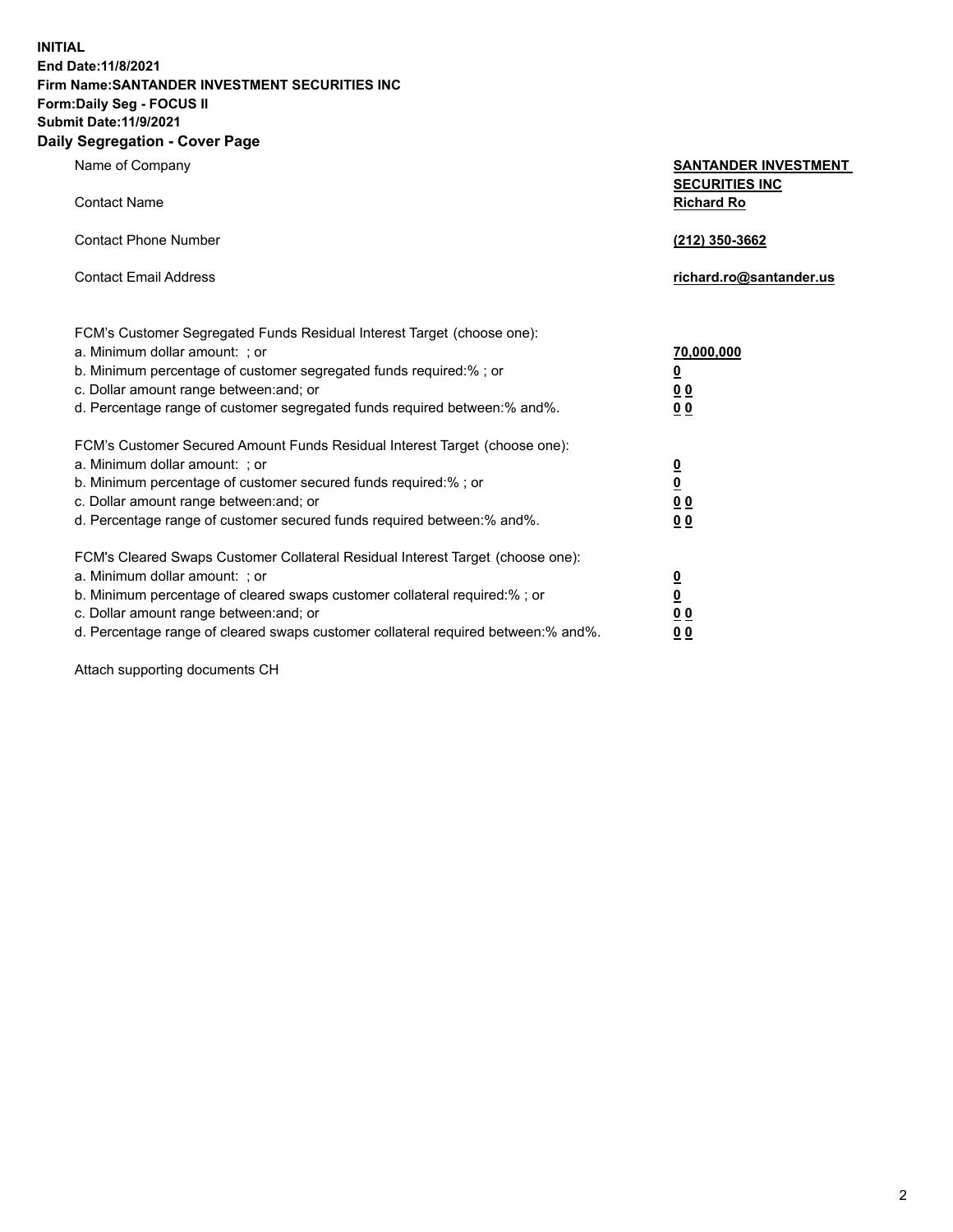## **INITIAL End Date:11/8/2021 Firm Name:SANTANDER INVESTMENT SECURITIES INC Form:Daily Seg - FOCUS II Submit Date:11/9/2021 Daily Segregation - Secured Amounts**

|     | Foreign Futures and Foreign Options Secured Amounts                                         |                   |
|-----|---------------------------------------------------------------------------------------------|-------------------|
|     | Amount required to be set aside pursuant to law, rule or regulation of a foreign            | $0$ [7305]        |
|     | government or a rule of a self-regulatory organization authorized thereunder                |                   |
| 1.  | Net ledger balance - Foreign Futures and Foreign Option Trading - All Customers             |                   |
|     | A. Cash                                                                                     | $0$ [7315]        |
|     | B. Securities (at market)                                                                   | $0$ [7317]        |
| 2.  | Net unrealized profit (loss) in open futures contracts traded on a foreign board of trade   | $0$ [7325]        |
| 3.  | Exchange traded options                                                                     |                   |
|     | a. Market value of open option contracts purchased on a foreign board of trade              | $0$ [7335]        |
|     | b. Market value of open contracts granted (sold) on a foreign board of trade                | $0$ [7337]        |
| 4.  | Net equity (deficit) (add lines 1. 2. and 3.)                                               | $0$ [7345]        |
| 5.  | Account liquidating to a deficit and account with a debit balances - gross amount           | $0$ [7351]        |
|     | Less: amount offset by customer owned securities                                            | 0 [7352] 0 [7354] |
| 6.  | Amount required to be set aside as the secured amount - Net Liquidating Equity              | $0$ [7355]        |
|     | Method (add lines 4 and 5)                                                                  |                   |
| 7.  | Greater of amount required to be set aside pursuant to foreign jurisdiction (above) or line | $0$ [7360]        |
|     | 6.                                                                                          |                   |
|     | FUNDS DEPOSITED IN SEPARATE REGULATION 30.7 ACCOUNTS                                        |                   |
| 1.  | Cash in banks                                                                               |                   |
|     | A. Banks located in the United States                                                       | $0$ [7500]        |
|     | B. Other banks qualified under Regulation 30.7                                              | 0 [7520] 0 [7530] |
| 2.  | <b>Securities</b>                                                                           |                   |
|     | A. In safekeeping with banks located in the United States                                   | $0$ [7540]        |
|     | B. In safekeeping with other banks qualified under Regulation 30.7                          | 0 [7560] 0 [7570] |
| 3.  | Equities with registered futures commission merchants                                       |                   |
|     | A. Cash                                                                                     | $0$ [7580]        |
|     | <b>B.</b> Securities                                                                        | $0$ [7590]        |
|     | C. Unrealized gain (loss) on open futures contracts                                         | $0$ [7600]        |
|     | D. Value of long option contracts                                                           | $0$ [7610]        |
|     | E. Value of short option contracts                                                          | 0 [7615] 0 [7620] |
| 4.  | Amounts held by clearing organizations of foreign boards of trade                           |                   |
|     | A. Cash                                                                                     | $0$ [7640]        |
|     | <b>B.</b> Securities                                                                        | $0$ [7650]        |
|     | C. Amount due to (from) clearing organization - daily variation                             | $0$ [7660]        |
|     | D. Value of long option contracts                                                           | $0$ [7670]        |
|     | E. Value of short option contracts                                                          | 0 [7675] 0 [7680] |
| 5.  | Amounts held by members of foreign boards of trade                                          |                   |
|     | A. Cash                                                                                     | $0$ [7700]        |
|     | <b>B.</b> Securities                                                                        | $0$ [7710]        |
|     | C. Unrealized gain (loss) on open futures contracts                                         | $0$ [7720]        |
|     | D. Value of long option contracts                                                           | $0$ [7730]        |
|     | E. Value of short option contracts                                                          | 0 [7735] 0 [7740] |
| 6.  | Amounts with other depositories designated by a foreign board of trade                      | $0$ [7760]        |
| 7.  | Segregated funds on hand                                                                    | $0$ [7765]        |
| 8.  | Total funds in separate section 30.7 accounts                                               | $0$ [7770]        |
| 9.  | Excess (deficiency) Set Aside for Secured Amount (subtract line 7 Secured Statement         | $0$ [7380]        |
|     | Page 1 from Line 8)                                                                         |                   |
| 10. | Management Target Amount for Excess funds in separate section 30.7 accounts                 | $0$ [7780]        |
| 11. | Excess (deficiency) funds in separate 30.7 accounts over (under) Management Target          | $0$ [7785]        |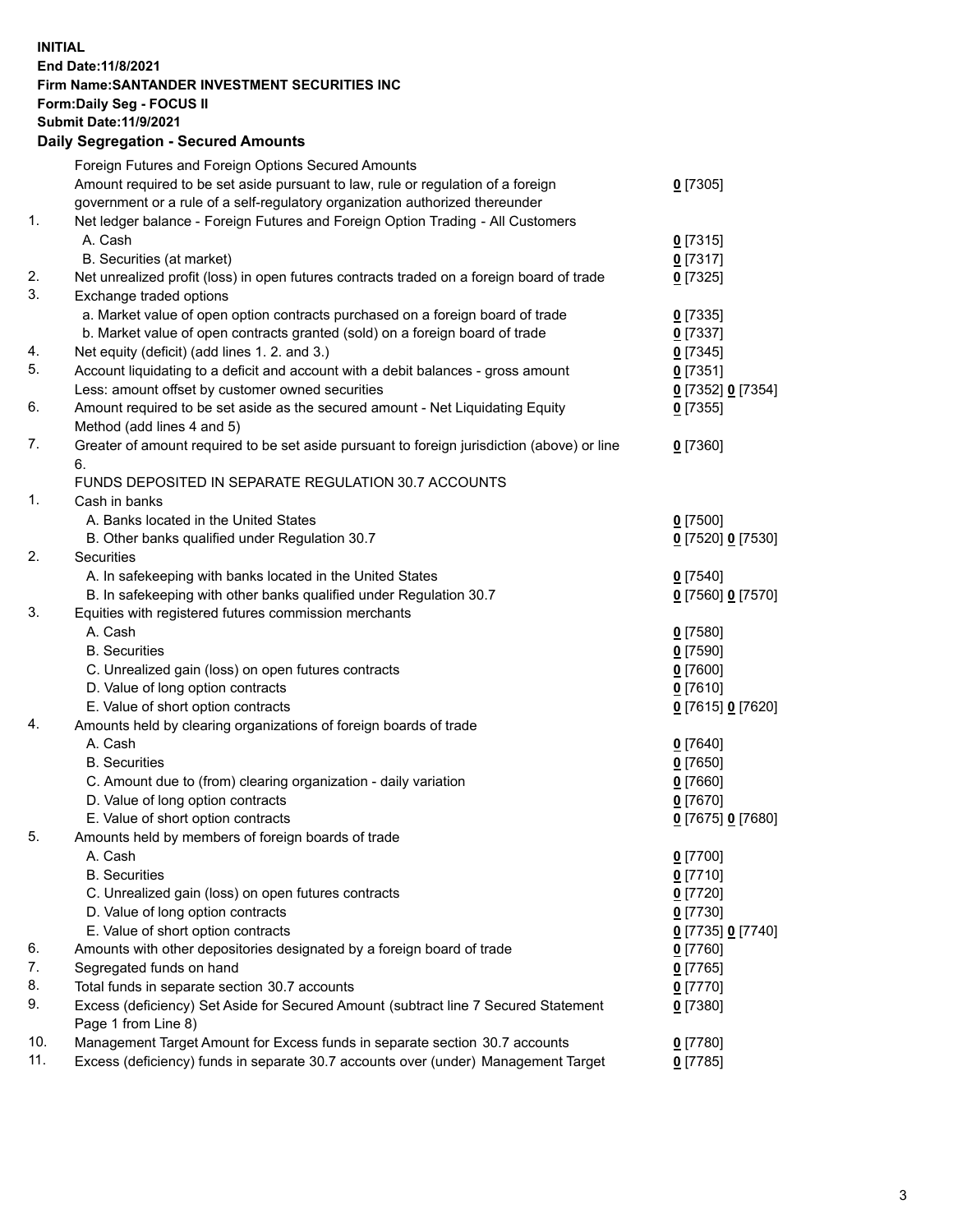| <b>INITIAL</b> |                                                                                     |                      |
|----------------|-------------------------------------------------------------------------------------|----------------------|
|                | End Date: 11/8/2021                                                                 |                      |
|                | Firm Name: SANTANDER INVESTMENT SECURITIES INC                                      |                      |
|                | Form: Daily Seg - FOCUS II                                                          |                      |
|                | <b>Submit Date: 11/9/2021</b>                                                       |                      |
|                | Daily Segregation - Segregation Statement                                           |                      |
|                | SEGREGATION REQUIREMENTS(Section 4d(2) of the CEAct)                                |                      |
| 1.             | Net ledger balance                                                                  |                      |
|                | A. Cash                                                                             | 1,764,435,122 [7010] |
|                | B. Securities (at market)                                                           | $0$ [7020]           |
| 2.             | Net unrealized profit (loss) in open futures contracts traded on a contract market  | 285,333,037 [7030]   |
| 3.             | Exchange traded options                                                             |                      |
|                | A. Add market value of open option contracts purchased on a contract market         | 33,428,714 [7032]    |
|                | B. Deduct market value of open option contracts granted (sold) on a contract market | -33,523,201 [7033]   |
| 4.             | Net equity (deficit) (add lines 1, 2 and 3)                                         | 2,049,673,672 [7040] |
| 5.             | Accounts liquidating to a deficit and accounts with                                 |                      |
|                | debit balances - gross amount                                                       | $0$ [7045]           |
|                | Less: amount offset by customer securities                                          | 0 [7047] 0 [7050]    |
| 6.             | Amount required to be segregated (add lines 4 and 5)                                | 2,049,673,672 [7060] |
|                | <b>FUNDS IN SEGREGATED ACCOUNTS</b>                                                 |                      |
| 7.             | Deposited in segregated funds bank accounts                                         |                      |
|                | A. Cash                                                                             | 260,160,916 [7070]   |
|                | B. Securities representing investments of customers' funds (at market)              | $0$ [7080]           |
|                | C. Securities held for particular customers or option customers in lieu of cash (at | $0$ [7090]           |
|                | market)                                                                             |                      |
| 8.             | Margins on deposit with derivatives clearing organizations of contract markets      |                      |
|                | A. Cash                                                                             | 1,828,441,240 [7100] |
|                | B. Securities representing investments of customers' funds (at market)              | $0$ [7110]           |
|                | C. Securities held for particular customers or option customers in lieu of cash (at | $0$ [7120]           |
|                | market)                                                                             |                      |
| 9.             | Net settlement from (to) derivatives clearing organizations of contract markets     | 32,661,603 [7130]    |
| 10.            | Exchange traded options                                                             |                      |
|                | A. Value of open long option contracts                                              | 33,428,714 [7132]    |
|                | B. Value of open short option contracts                                             | -33,523,201 [7133]   |
| 11.            | Net equities with other FCMs                                                        |                      |
|                | A. Net liquidating equity                                                           | $0$ [7140]           |
|                | B. Securities representing investments of customers' funds (at market)              | $0$ [7160]           |
|                | C. Securities held for particular customers or option customers in lieu of cash (at | $0$ [7170]           |
|                | market)                                                                             |                      |
| 12.            | Segregated funds on hand                                                            | $0$ [7150]           |
| 13.            | Total amount in segregation (add lines 7 through 12)                                | 2,121,169,272 [7180] |
| 14.            | Excess (deficiency) funds in segregation (subtract line 6 from line 13)             | 71,495,600 [7190]    |
| 15.            | Management Target Amount for Excess funds in segregation                            | 70,000,000 [7194]    |
| 16.            | Excess (deficiency) funds in segregation over (under) Management Target Amount      | 1,495,600 [7198]     |
|                | Excess                                                                              |                      |